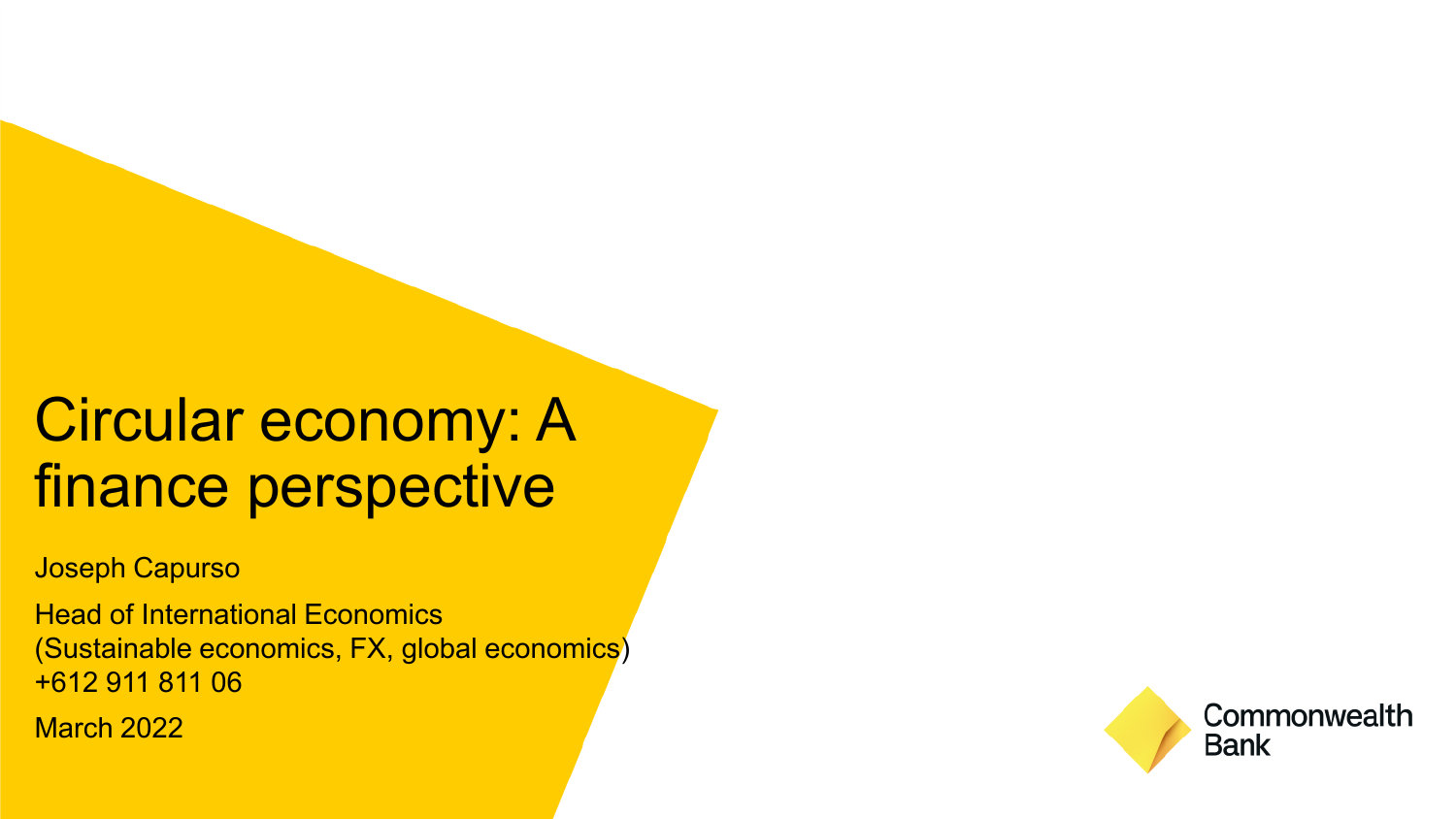

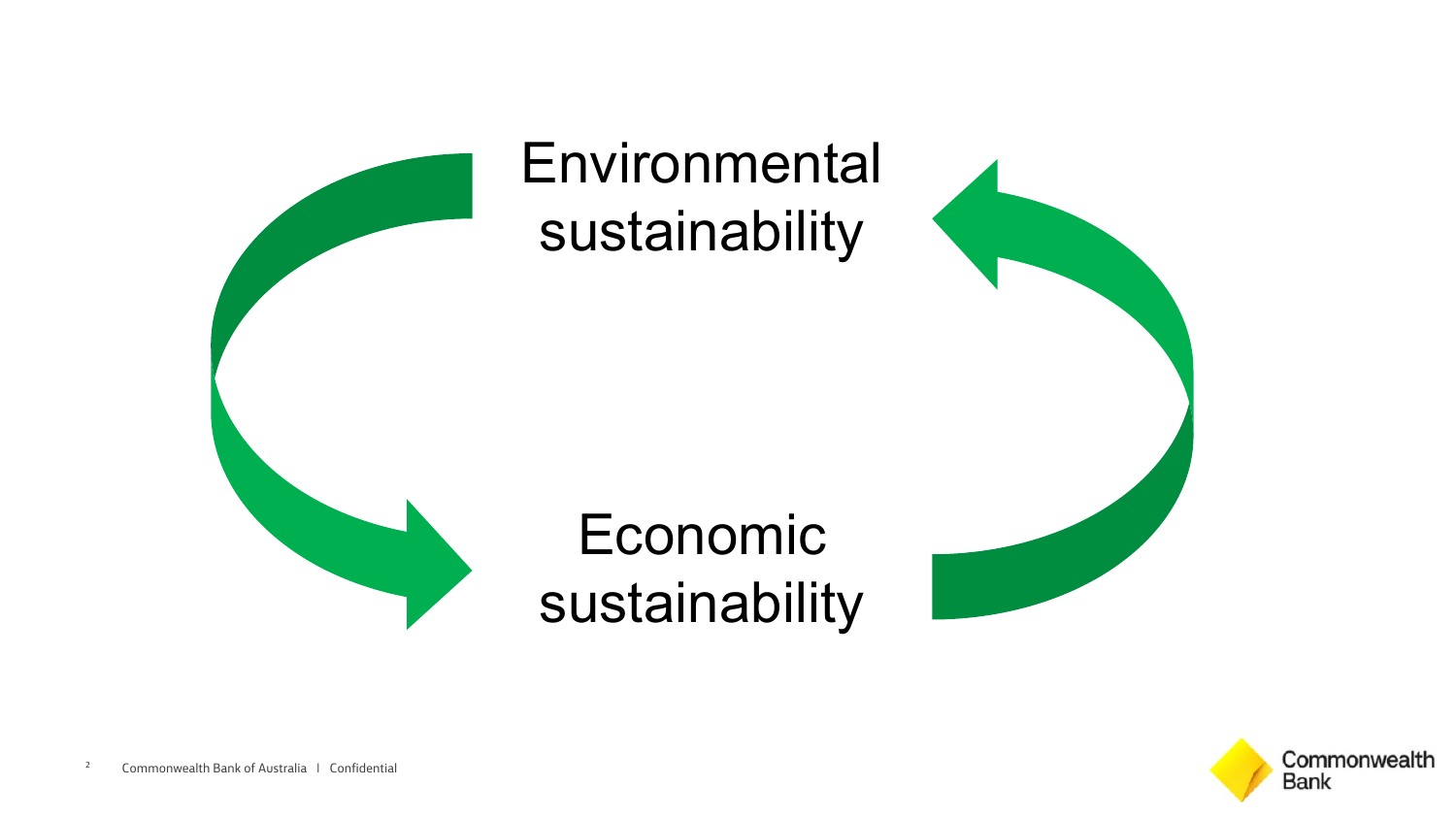## **The 'linear' and 'circular' economies**

- In 'linear' economies, economic growth is strongly linked with material use.
- Circular economies *delink* economic growth and consumption from material use.
- The aim is *not* slower economic growth and consumption but less impact on the environment.

### **WORLD ECONOMIC GROWTH AND MATERIAL USE**



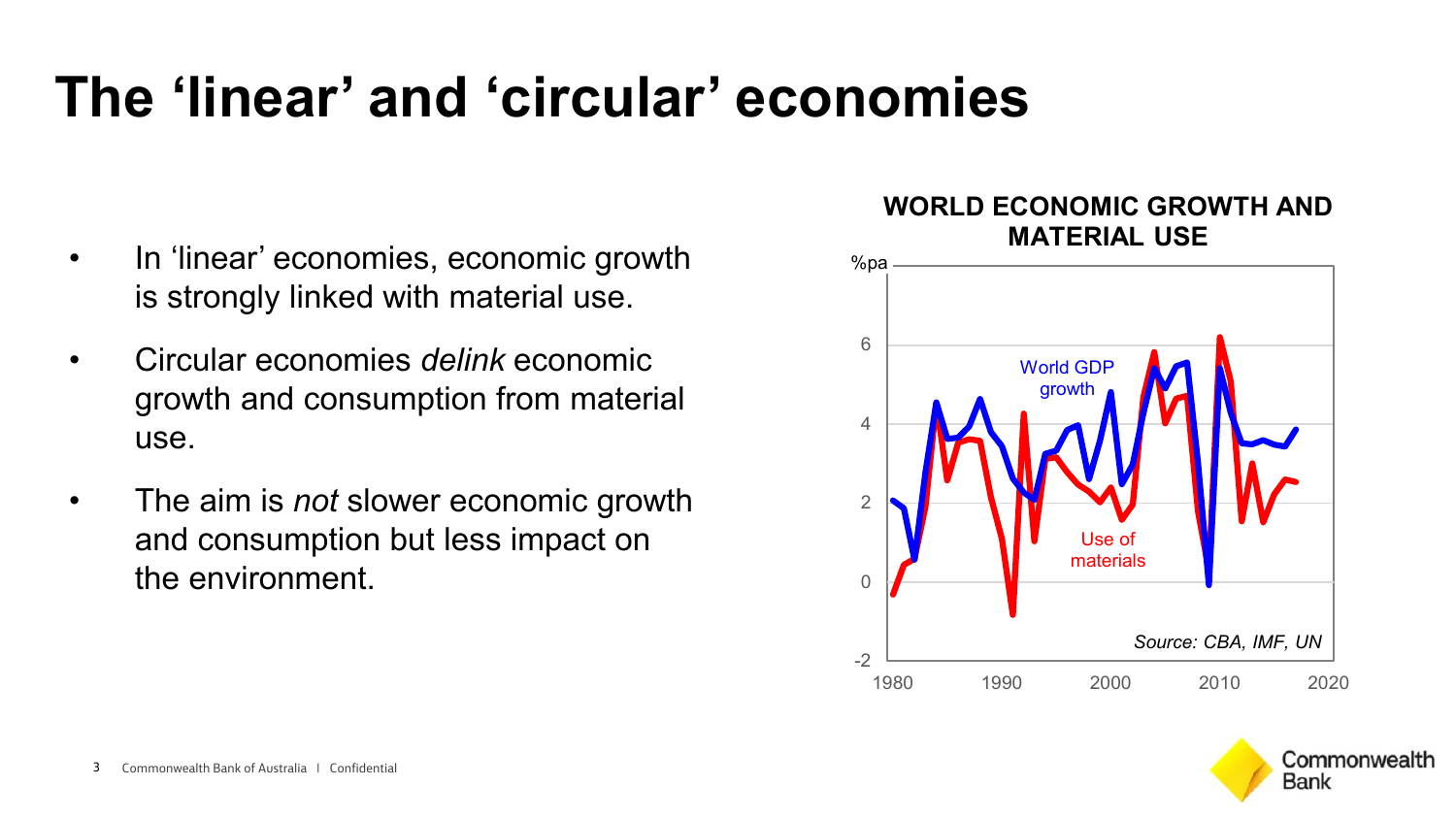# **Is this sustainable?**

- Extracting, using and disposing of 'materials' damages the environment.
	- Using fossil fuels for electricity and transport produces carbon dioxide – a gas that contributes to climate change.
	- Metal use is associated with acidification, climate change, human toxicity, and ozone depletion.
	- Concrete manufacturing also releases carbon dioxide.

### **AUST. MATERIAL FOOTPRINT**



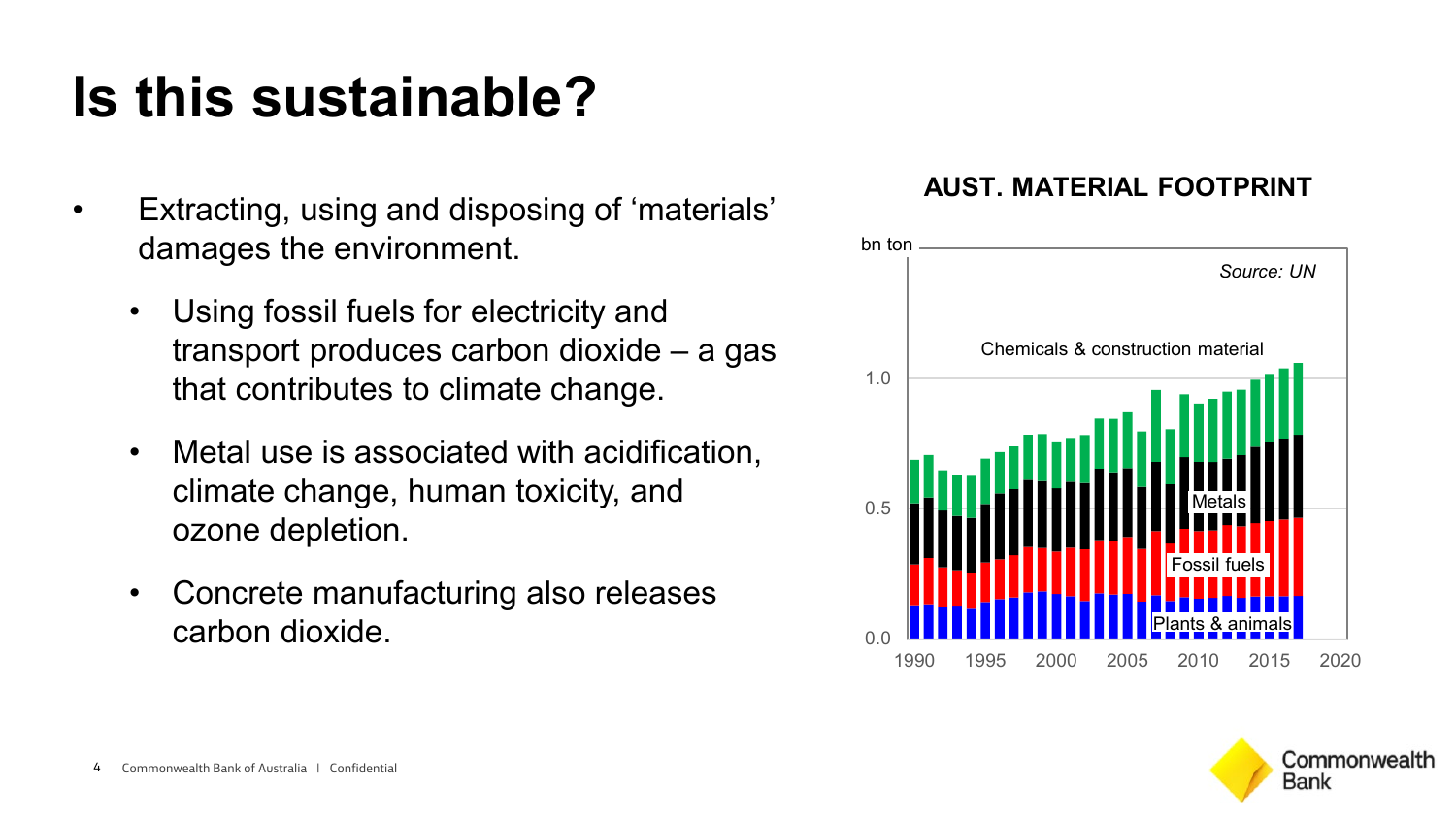## **How circular is Australia?: The 4Rs**



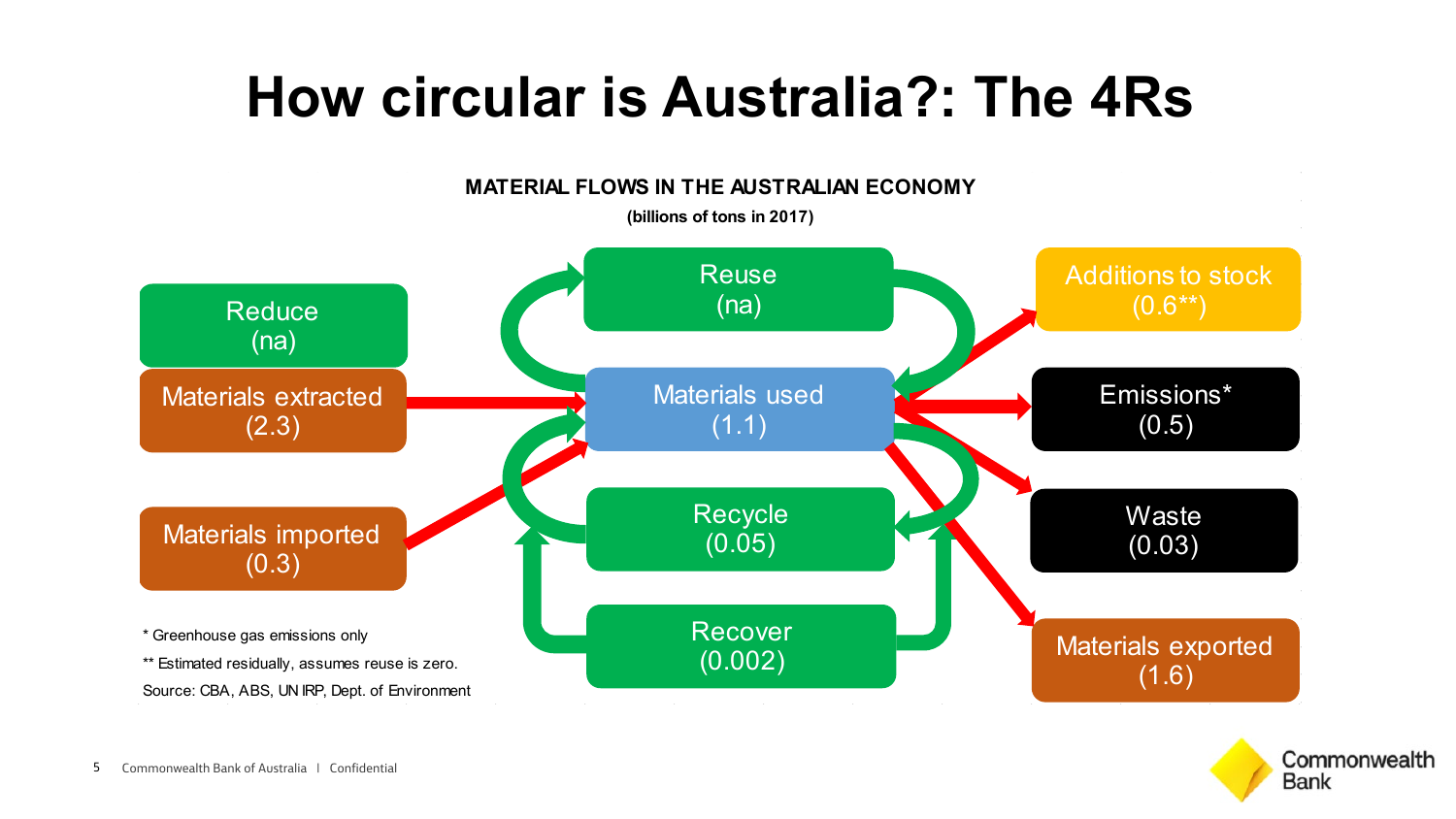# **Circularity compared**

- We estimate Australia's circularity rate is 4-5%.
- According to Circle Economy, a consultancy, the world's 'circularity rate' was 8% in 2017. This means that 8% of all materials used were reused, recycled or recovered. The remaining 92% of materials used were newly extracted from the earth.

#### **CIRCULARITY RATE (2020)**



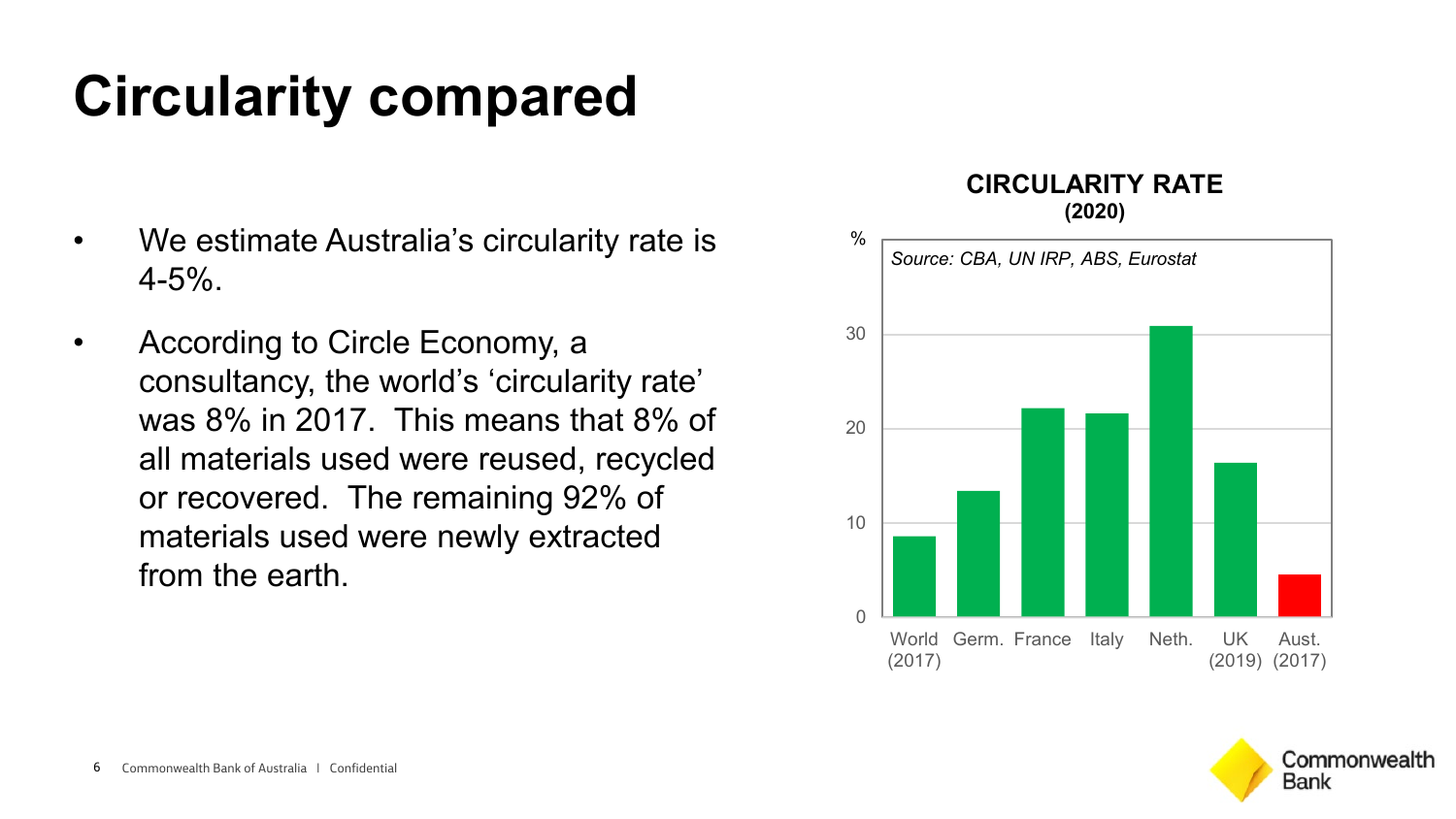# **Transition to a circular economy**

- There are three main players that can speed up the transition from linear to circular economies.
	- Government: introduce targets, enforce rules, discourage extraction and encourage the 4Rs (reduce, reuse, recycle and recover).
	- Research: design new products and processes to spread the 4Rs through all industries.
	- Finance: lend to and invest in new business models to put the 4Rs into action.

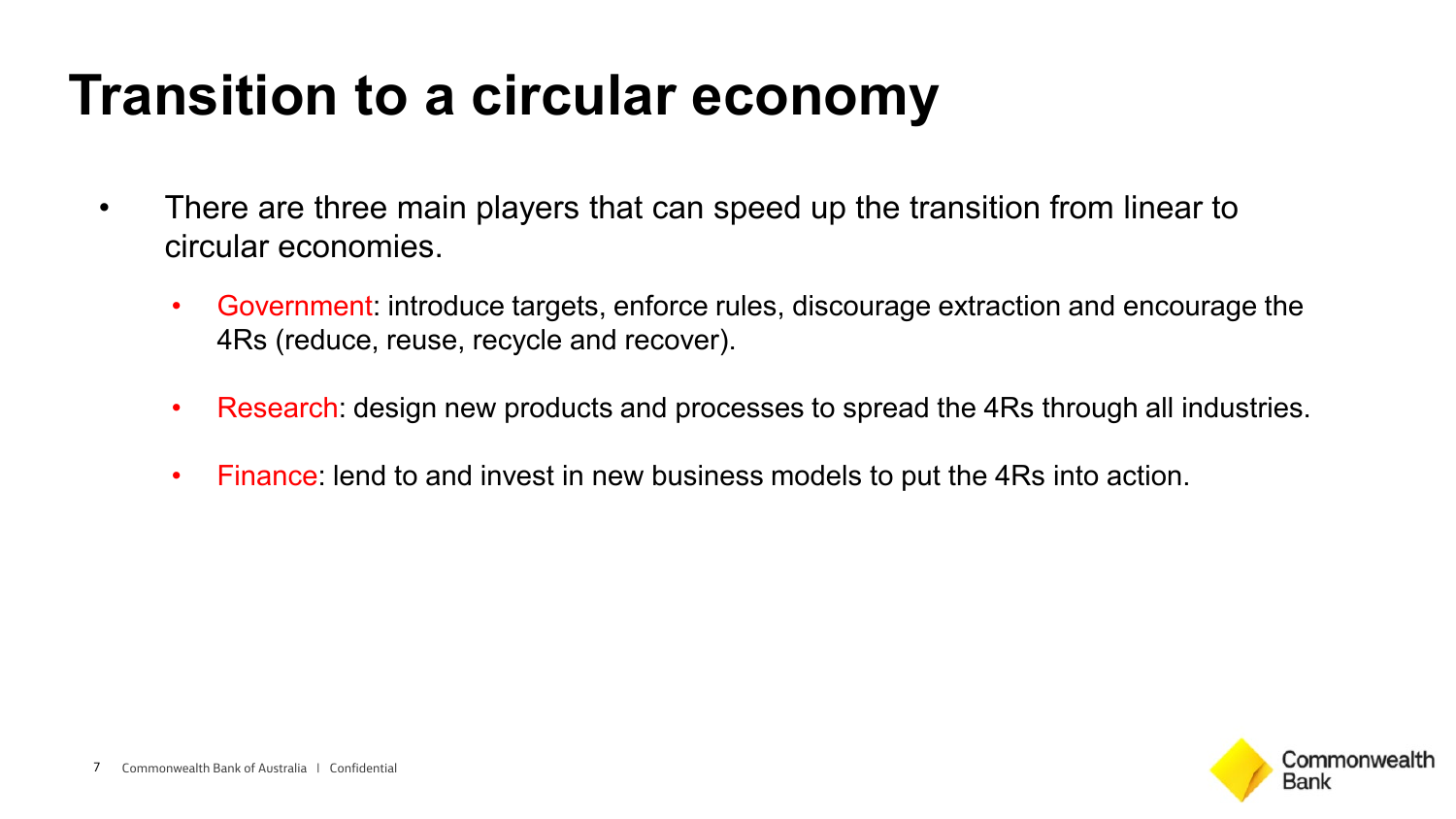# **Growing interest by finance**

- In finance, environmental, social and governance bonds and loans are expanding rapidly (average 60%+ growth per year).
- The call on government funding is immense. Governments are pulled in many different directions.

### **GLOBAL ESG FINANCE**



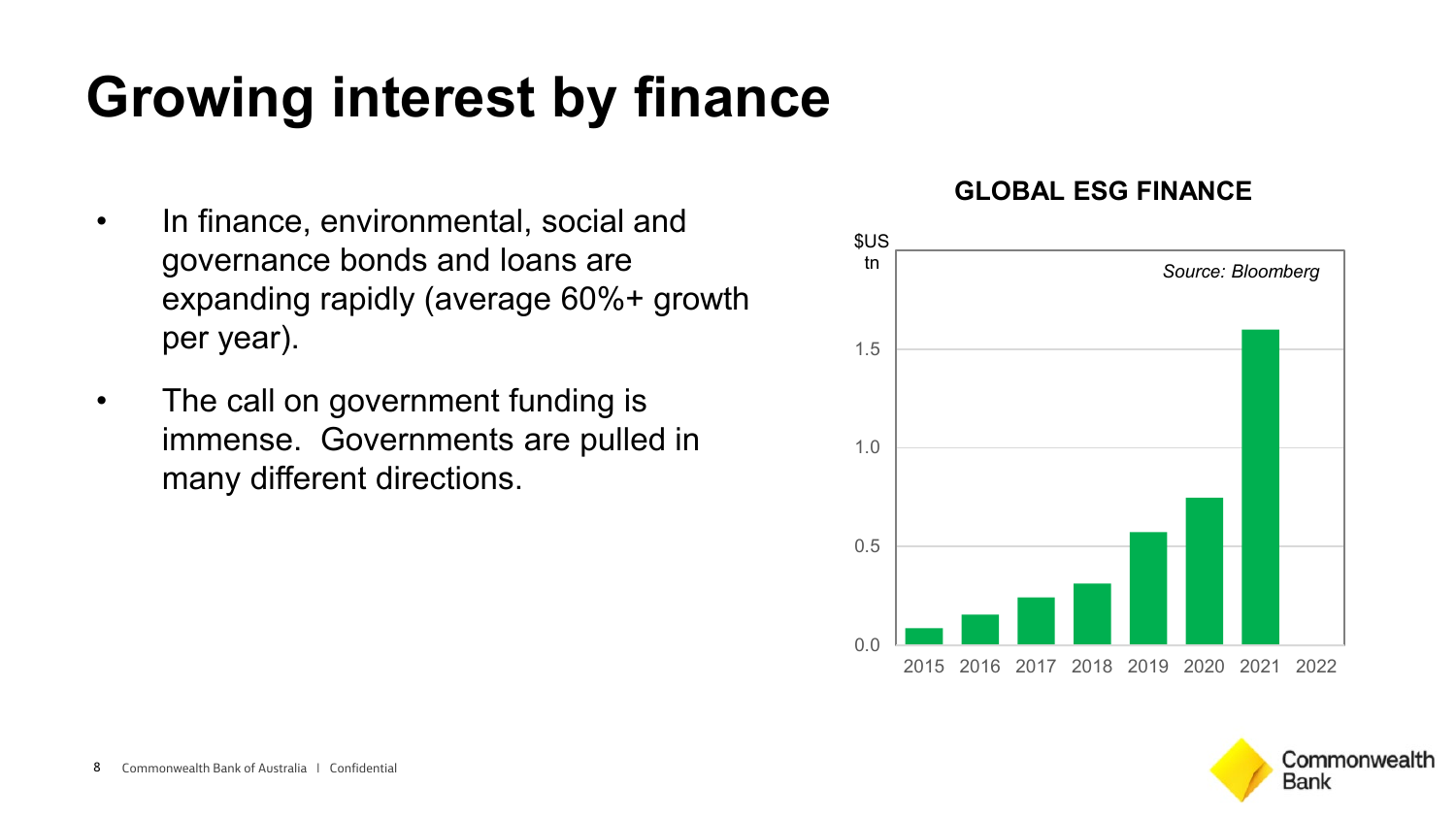## **Lessons from addressing climate change**

- Time limit net zero emissions of greenhouse gases by 2050.
- Government sets up a market for the right to emit carbon dioxide, and an overall limit on carbon dioxide emissions.
- Markets set the price on the right to emit carbon dioxide. Those with the highest economic return are willing to pay the carbon price.
- The carbon price incentivises *changes in behaviour* to (i) avoid paying the carbon price (particularly for carbon-intensive goods), and (ii) invest and innovate new, cleaner technologies, processes and business models.

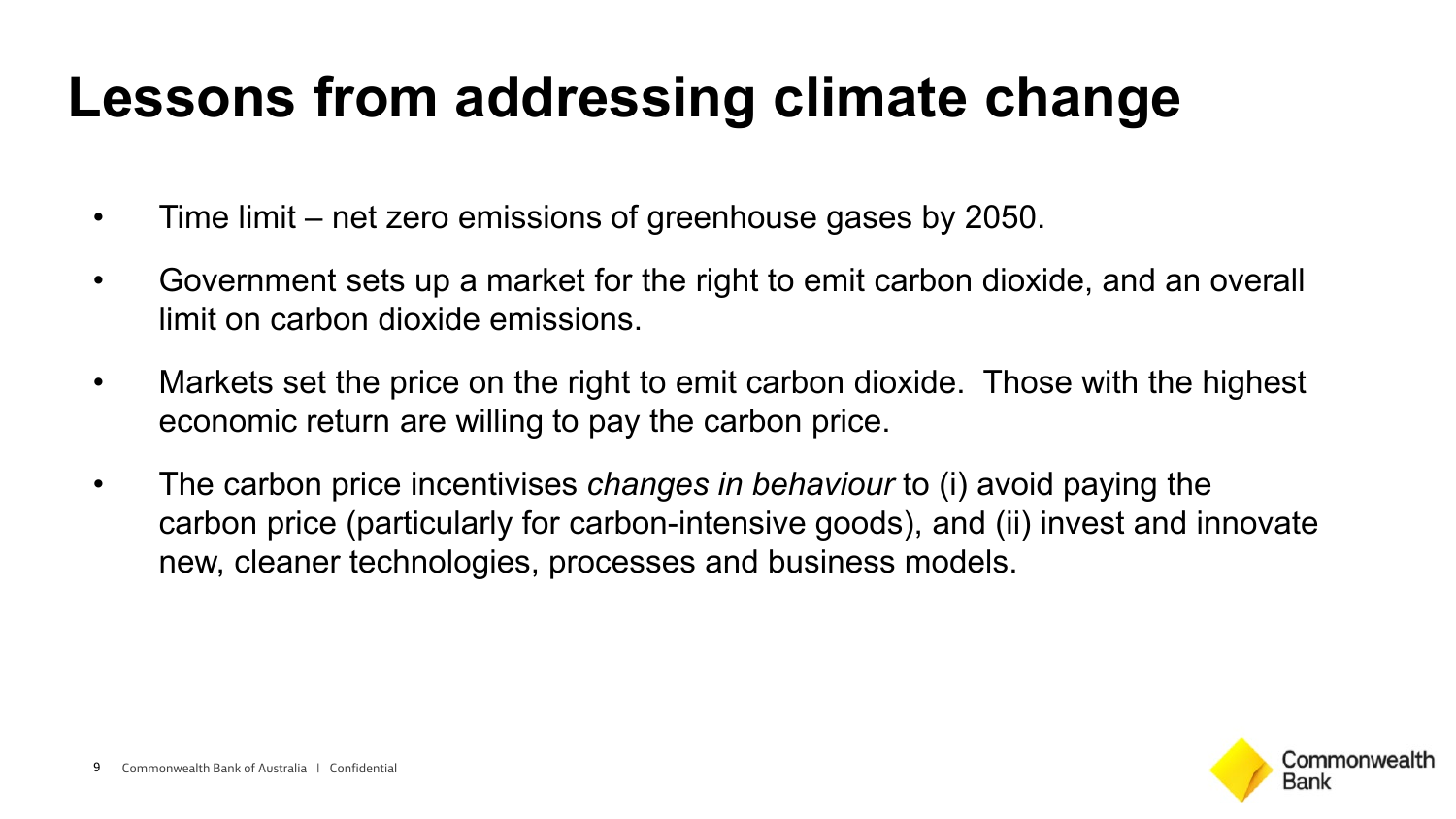## **The transition will be drawn-out**

- The capital stock will need to be refurbished with a huge step-up in investment to replace the existing stock of capital with new sustainable structures and equipment.
- The capital stock in utilities and transport is \$A900bn while the annual rate of investment is \$A70bn. At the current rate of investment, it would take seven years to refurbish half (\$US450bn) of the utilities and transport capital stock.  $\overline{\phantom{a}}$

### **AUST. TRANS. & UTILITIES IN 2019**



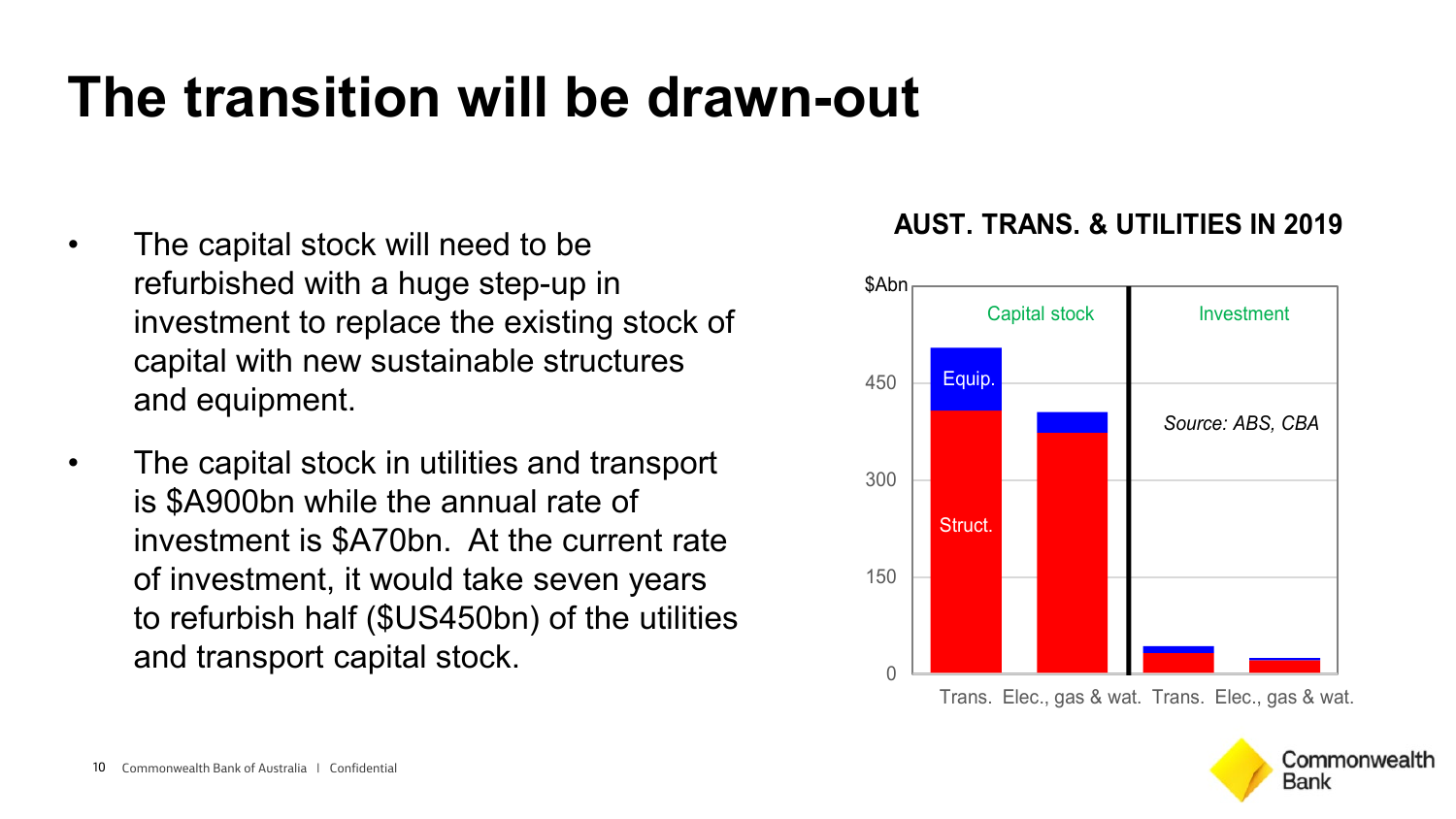# **A bumpy road ahead**



• The price of metals and minerals used to make the production facilities and machinery for sustainable electricity and transport have surged.

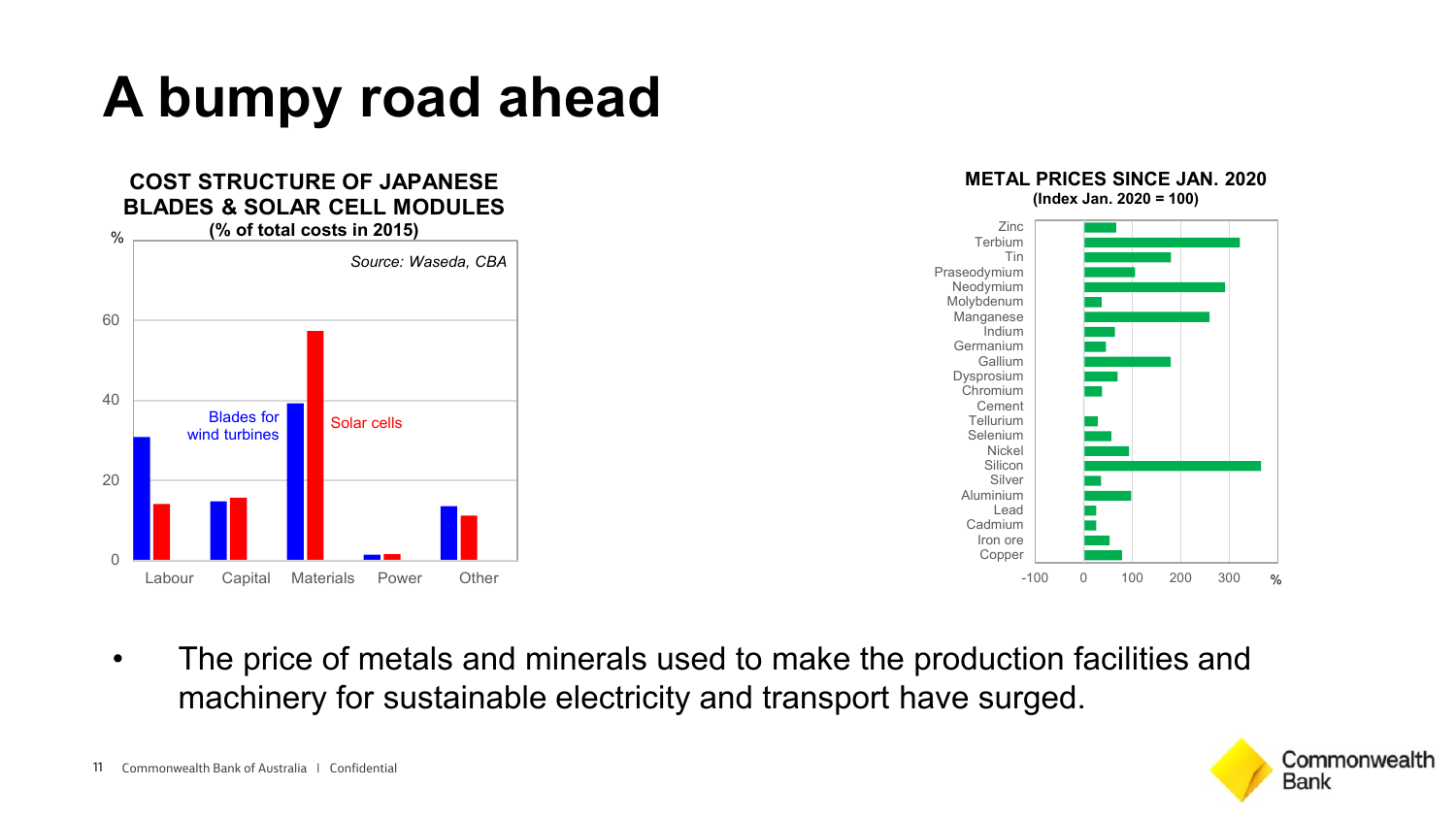# **Sustainable research**

## **Carbon dioxide and climate change**

- 1. Where does Australia fit into the world economy's carbon footprint?
- 2. Pricing greenhouse gas emissions: a global overview
- 3. The carbon neutrality promise can transform the Chinese economy
- 4. Will US climate policy result in a sea change for Australia?
- 5. Green is the new black in a post-COVID world
- 6. The EU's Carbon Border Adjustment Mechanism
- 7. COP26: Carbon markets, net zero and finance
- 8. COP26: A progress update as talks risk heading into overtime
- 9. Green central bank policy: People's Bank of China
- 10. Tracking Japan's decarbonisation plan and climate initiatives
- 11. COP26: Final thoughts
- 12. Corporate energy transition: Understanding the market
- 13. Australian Carbon Credit Units a 101
- 14. The Carbon Capture and Storage opportunity

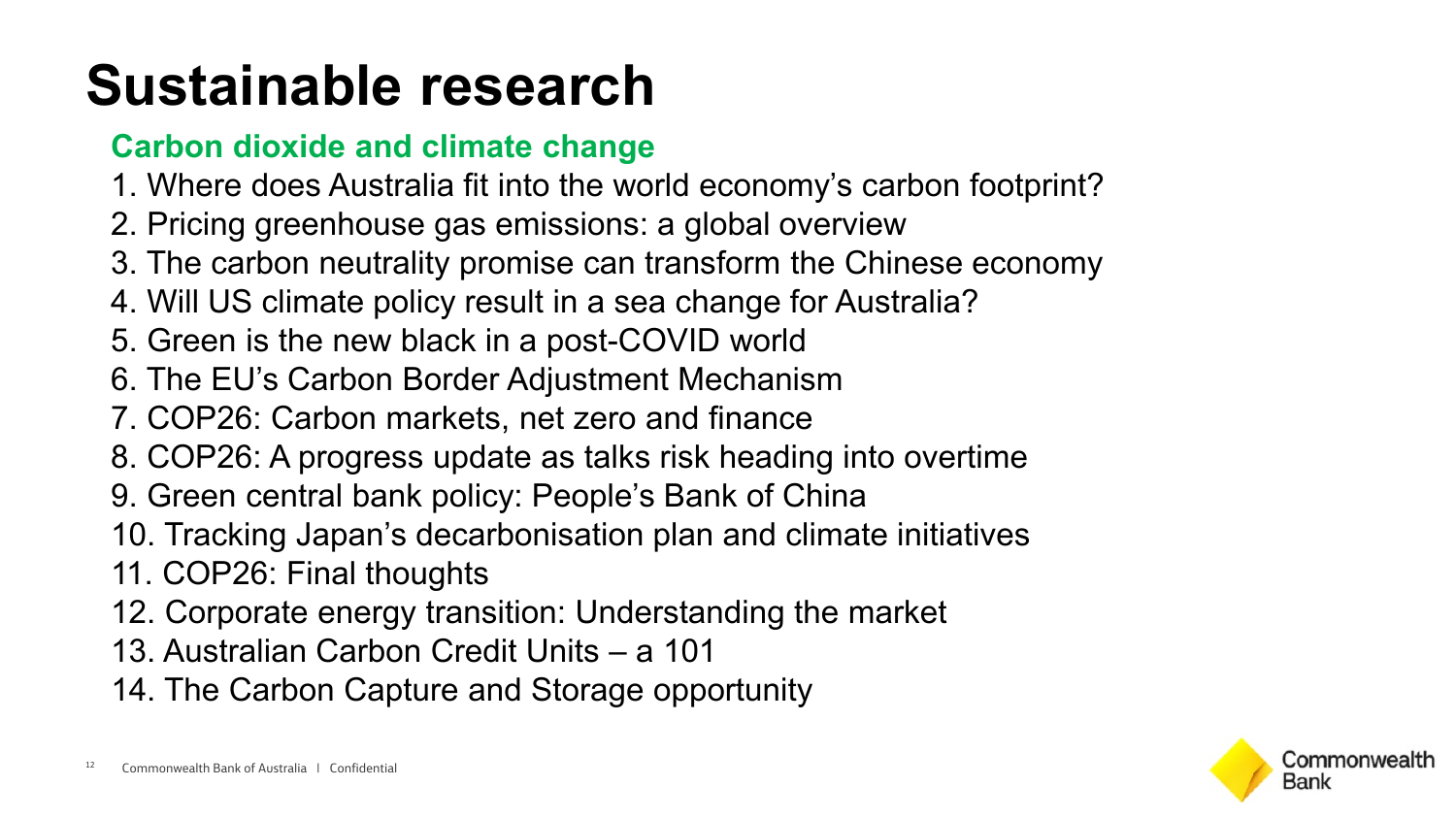# **Sustainable research**

## **Circular economy**

15. Introducing the Circular Economy and the 4Rs

16. How 'circular' is Australia's economy?

## **Financial markets**

- 17. The 'brown economy': A downside risk to AUD?
- 18. Government bonds: Is it time to turn Green?
- 19. Introducing Green monetary policy
- 20. Green central bank policy: People's Bank of China

## **Biodiversity**

- 21. Biodiversity: Nature's diversified portfolio
- 22. G7 steps up to carbon and biodiversity challenges
- 23. Nature-related risks: The clock is ticking
- 24. Biodiversity: What happened at COP15 and COP26?

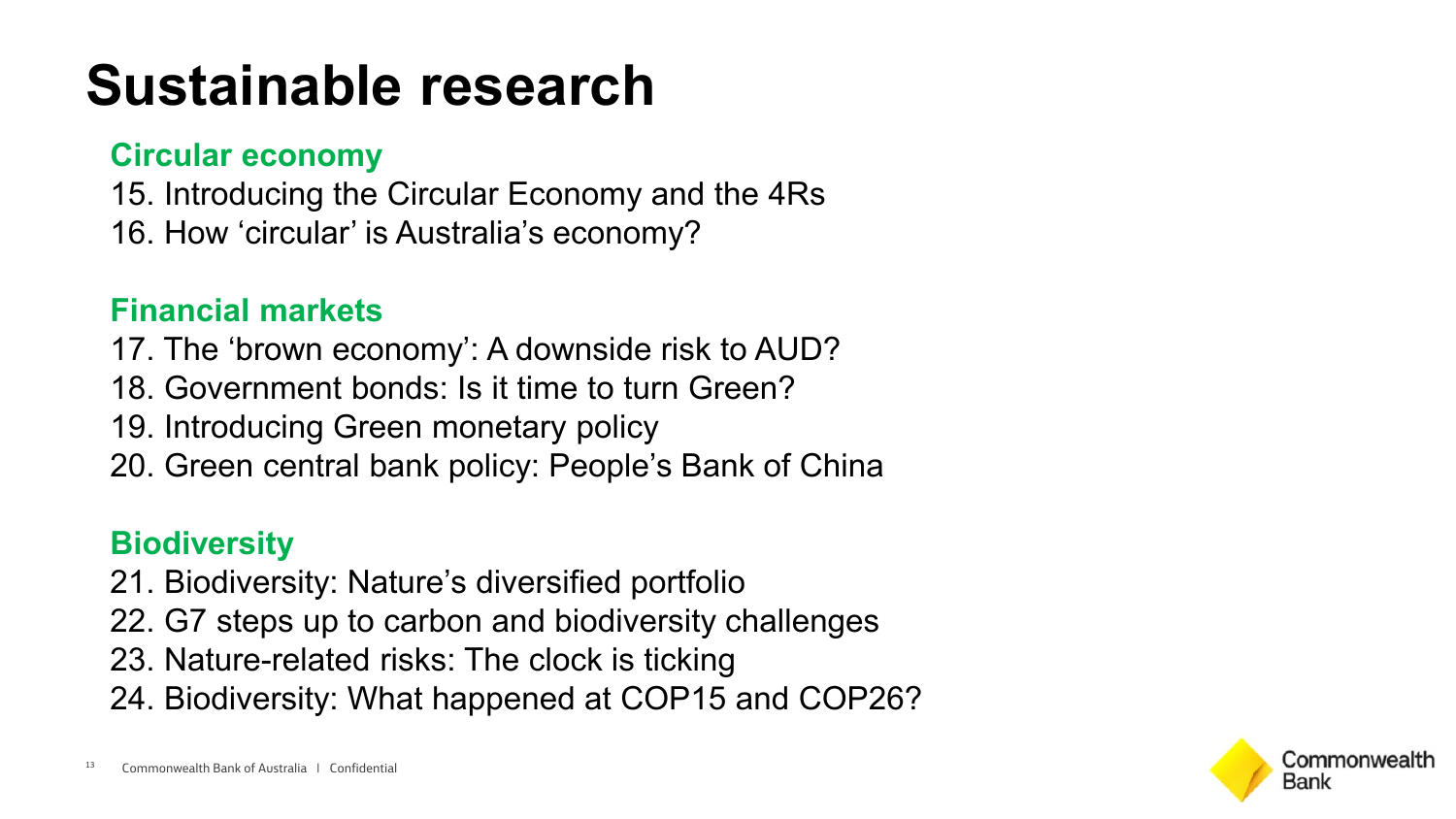# **Sustainable research**

### **Hydrogen**

25. Australia's hydrogen dream 26. Australia's energy policy 27. Energy Transition – A global perspective

You can read these reports at our research portal:

<https://www.commbankresearch.com.au/s/desks>

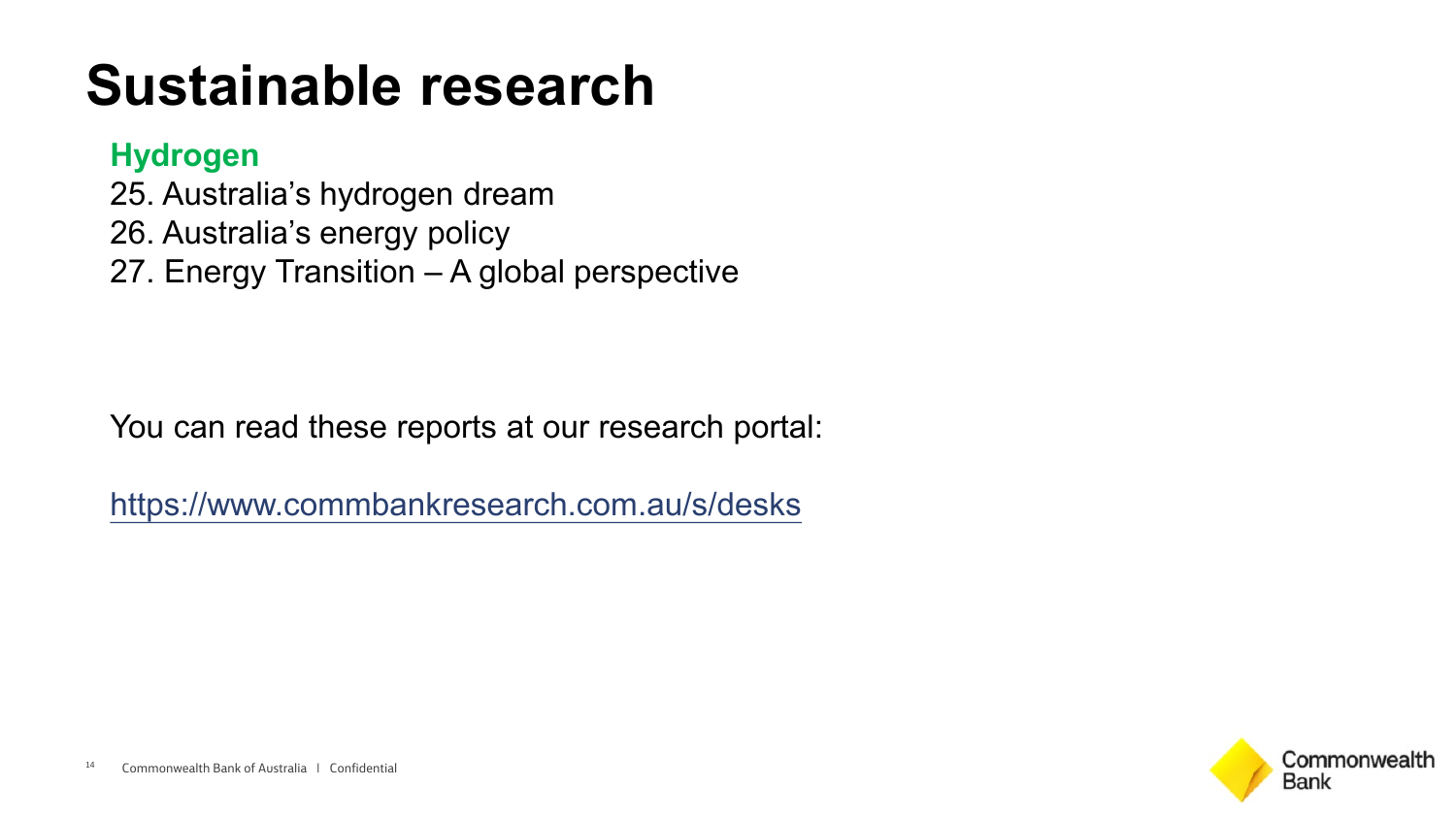## **Important Disclosures & Disclaimer**

#### IMPORTANT INFORMATION AND DISCLAIMER FOR ALL INVESTORS

#### Intended for the recipient only – Do not forward

The information contained in this report is made available only for persons who are sophisticated or professional investors.

Commonwealth Bank of Australia ABN 48 123 123 124 AFSL 234945 ("the Bank") and its subsidiaries, including Commonwealth Securities Limited ABN 60 067 254 300 AFSL 238814 ("CommSec"), Commonwealth Australia Securities LLC and CBA Europe Ltd, are domestic or foreign entities compromising the Commonwealth Bank Group of Companies ("CBGOC"). Global Markets Research is a business division of the Bank. CBGOC and their directors, employees and their representatives are referred to in this Appendix as the "Group".

This report is published solely for informational purposes and is not to be construed as a solicitation or an offer to buy or sell any securities or other financial instruments. It does not constitute a personal recommendation or take into account the particular investment objectives, financial situations, or needs of individual clients. Clients should consider whether any advice or recommendation in this research is suitable for their particular circumstances, and if appropriate, seek professional advice, including tax and legal advice. The Bank believes that the information in this report is correct and any opinions, conclusions or recommendations are reasonably held based on the information available at the time of its compilation but no representation or warranty, either expressed or implied, is made or provided as to accuracy, reliability or completeness of any statement made in this report. Any opinions, conclusions or recommendations of the Bank contained in this report are subject to change without notice and may differ or be contrary to the opinions, conclusions or recommendations expressed by other business units of the Group. The Bank is under no obligation to update or keep current the information in this report. None of the entities within the Group nor their directors, employees or agents accepts any liability for any loss or damage arising out of the use of all or any part of this report. Any valuations, projections and forecasts contained in this report are based on a number of assumptions and estimates and are subject to contingencies and uncertainties. The inclusion of any such valuations, projections and forecasts in this report should not be regarded as a representation or warranty by or on behalf of the Group or any person or entity within the Group that such valuations, projections and forecasts or their underlying assumptions and estimates will be met or realised. Past performance is not a reliable indicator of future performance. Foreign currency rates of exchange may adversely affect the value, price or income of any security or other financial instrument mentioned in this report. In addition, investors in securities, such as ADRs, whose values are influenced by the currency of the underlying security, effectively assume currency risk.

Financial markets products have an element of risk. The level of risk varies depending on the product's specific attributes and how it is used. Potential investors should note that the product discussed in the report may be sophisticated financial products that involve dealing in derivatives. The Bank will enter into transactions on the understanding that the customer has: made his/her own independent decision to enter into the transaction; determined that the transaction is appropriate; ensured he/she has the knowledge to evaluate and capacity to accept the terms, conditions and risks; and is not relying on any communication from the Bank as advice. Foreign exchange market pricing ranges in the Bank's Global Markets Research publications are indicative ranges only and not a guarantee of actual foreign exchange prices being executed by the Bank.

Where 'CBA data' is cited, this refers to the Bank's proprietary data that is sourced from the Bank's internal systems and may include, but not be limited to, credit card transaction data, merchant facility transaction data and applications for credit. The Bank takes reasonable steps to ensure that its proprietary data used is accurate and any opinions, conclusions or recommendations are reasonably held or made as at the time of compilation of this report. As the statistics take into account only the Bank's data, no representation or warranty is made as to the completeness of the data and it may not reflect all trends in the market. All customer data used, or represented, in this report is anonymised and aggregated before analysis and is used, and disclosed, in accordance with the Group's Privacy Policy Statement.

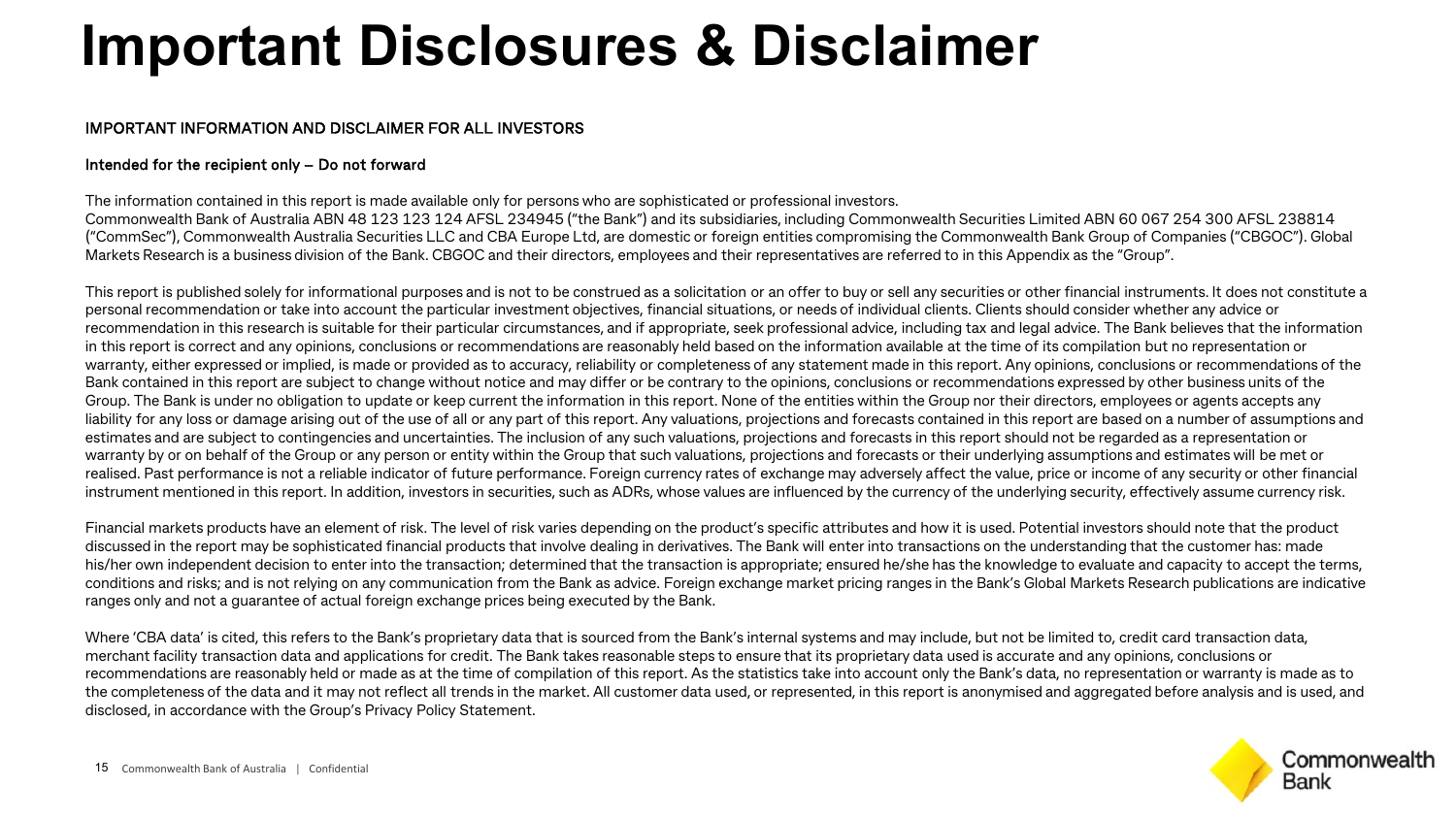The CBA Spotlight Series does not contain any recommendations but provides commentary on Australian macroeconomic themes. As the CBA Spotlight reports are based on CBA Data, the IB&M Portfolio & Client Analytics (PCA) team provide raw data that may directly or indirectly relate to the themes that have been selected for coverage by the Chief Economist. The PCA team are subject to the same personal conflict requirements and trading restrictions as research, and individuals are wall-crossed per report. CBA Spotlight reports may be viewed in advance of publication by CBA Marketing and Communications in order to produce infographics. Reports are only provided to Marketing and Communications team members under strict wall crossing and during this period their individual trading is monitored.

#### ANALYST CERTIFICATION AND DISCLAIMER

Each research analyst primarily responsible for the content of this research report, in whole or in part, [confirms] that with respect to each security or issuer that the analyst covered in this report: (1) all of the views expressed accurately reflect his/her personal views about those securities or issuers and (2) no part of his/her compensation was, is, or will be, directly or indirectly, related to the specific recommendations or views expressed by that research analyst in the report. The analysts responsible for the preparation of this report may interact with trading desk personnel, sales personnel and other constituents for the purpose of gathering, synthesizing, and interpreting market information to form an independent view. The analysts responsible for the preparation of this report may not hold, or trade in, securities that are the subject of this report or where they have offered a recommendation. Analysts must disclose, and receive approval, for all outside business interests from Compliance and the Head of Global Markets Research, prior to commencing the activity or within a week of joining the Group. The compensation of analysts who prepared this report is determined exclusively by research management and senior Global Markets management (not including investment banking).

The Group will from time to time have long or short positions in, and buy or sell, the securities or derivatives, if any, referred to in this research report. The Group may also engage in transactions in a manner inconsistent with the recommendations, if any, in this research report. Directors or employees of the Group may serve or may have served as officers or directors of the subject company of this report.

Unless otherwise required and agreed separately, we do not charge any fees for any information provided in this presentation. You may be charged fees in relation to the financial products or other services the Bank provides, these are set out in the relevant Financial Services Guide ("FSG"), relevant Product Disclosure Statements ("PDS"), relevant Terms & Conditions, and/or relevant contract. The Bank's research teams receive a salary and do not receive any commissions or fees. However, they may be eligible for a bonus payment from the Bank based on a number of factors relating to their overall performance during the year. These factors include how well they meet client service standards. Employees may also receive benefits from client such as tickets to sporting and cultural events, corporate promotional merchandise and other similar benefits. See also General Disclosures, "Supervision of Analysts", "Personal Conflicts" and "Group Activity", below.

If you have a complaint, the Bank's dispute resolution process can be accessed in Australia on 13 22 21 or internationally on +61 2 9841 7000.

#### ADDITIONAL INFORMATION FOR PROFESSIONAL INVESTORS INSIDE AUSTRALIA

This report is made available for informational purposes only. It is not a prospectus or other disclosure document (as defined in the Corporations Act, Australia) that has been or will be filed with the Australian Securities & Investments Commission. This report is only made available for persons who are sophisticated investors or professional investors (as those terms are defined by section 708(8) or (10) and (11) of the Corporations Act 2001 (Cth) or who otherwise is not a retail investor (as defined in sections 761G and 761 GA of the Corporations Act (Cth)).

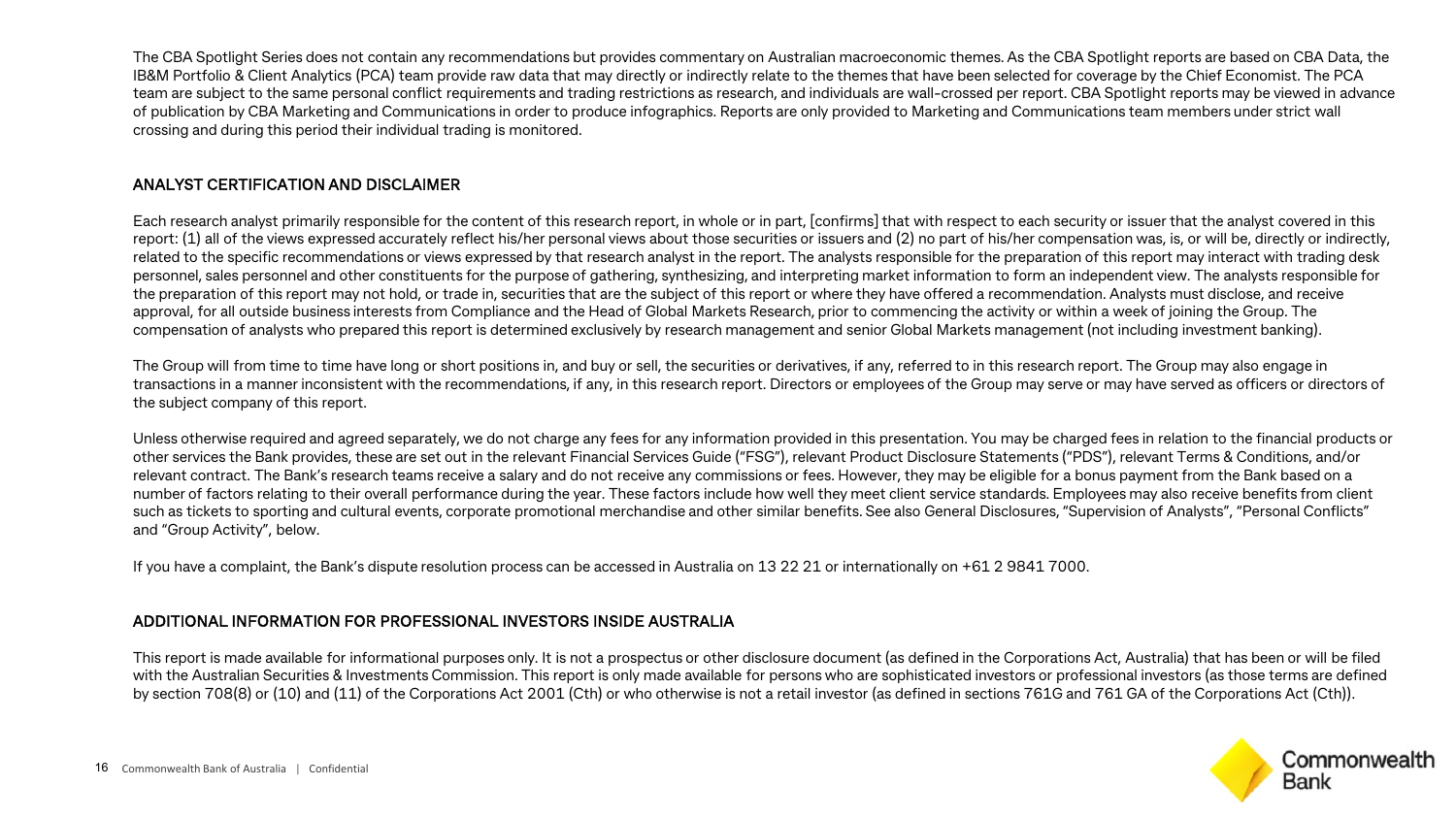This report is not directed to, or is intended for distribution to or use by, any person or entity who is a citizen or resident of or located in any locality, state, country or jurisdiction where such distribution, publication availability or use would be contrary to law or regulation or would subject any entity within the Group to any registration or licencing requirement within such jurisdiction.

#### Canadian Investors

The information contained herein is not, and under no circumstances is to be construed as, a prospectus, an advertisement, a public offering, an offer to sell securities described herein, solicitation of an offer to buy securities described herein, in Canada or any province or territory thereof.

In Canada, the information contained herein is intended solely for distribution to Permitted Clients (as such term is defined in National Instrument 31-103) with whom Commonwealth Australia Securities LLC (the "US Broker Dealer"), a broker-dealer registered with the US Securities and Exchange Commission and a member of the Financial Industry Regulatory Authority ("FINRA") (CRD# 136321), deals pursuant to the international dealer exemption. To the extent that the information contained herein references securities of an issuer incorporated, formed or created under the laws of Canada or a province or territory of Canada, any trades in such securities may not be conducted through the US Broker Dealer.

#### Notice of Negative Consent to counterparties that are "Permitted Clients" to receive Fixed Income Research

Counterparties that are "Permitted Clients" but are not registered under the securities legislation of a jurisdiction in Canada as an advisor or dealer, must acknowledge:

- I. The US Broker–Dealer is not registered in the local jurisdiction of the counterparty;
- II. The US Broker–Dealer is a US broker-dealer registered with the US Securities and Exchange Commission;
- III. Substantially all of the assets of the US Broker-Dealer are outside of Canada; and
- IV. There may be difficulty enforcing legal rights against the US Broker-Dealer because of the above.

#### European Investors

This report is made available in the UK and Europe only for persons who are Eligible Counterparties or Professional Clients, and not Retail Clients as defined by Financial Conduct Authority rules. Commonwealth Bank of Australia is registered in England (No. BR250) and is authorised by the Prudential Regulatory Authority and is subject to regulation by the Financial Conduct Authority and limited regulation by the Prudential Regulation Authority. Details about the extent of our regulation by the Regulation Authority are available from the Bank on request. CBA Europe Ltd is registered in England (No. 05687023) and is authorised and regulated by the Financial Conduct Authority.

Under Article 24 of Directive 2014/65/EU of the European Parliament and of the Council of 15 May 2014 on markets in financial instruments, the Bank may be required to charge fees for the information provided in this report.

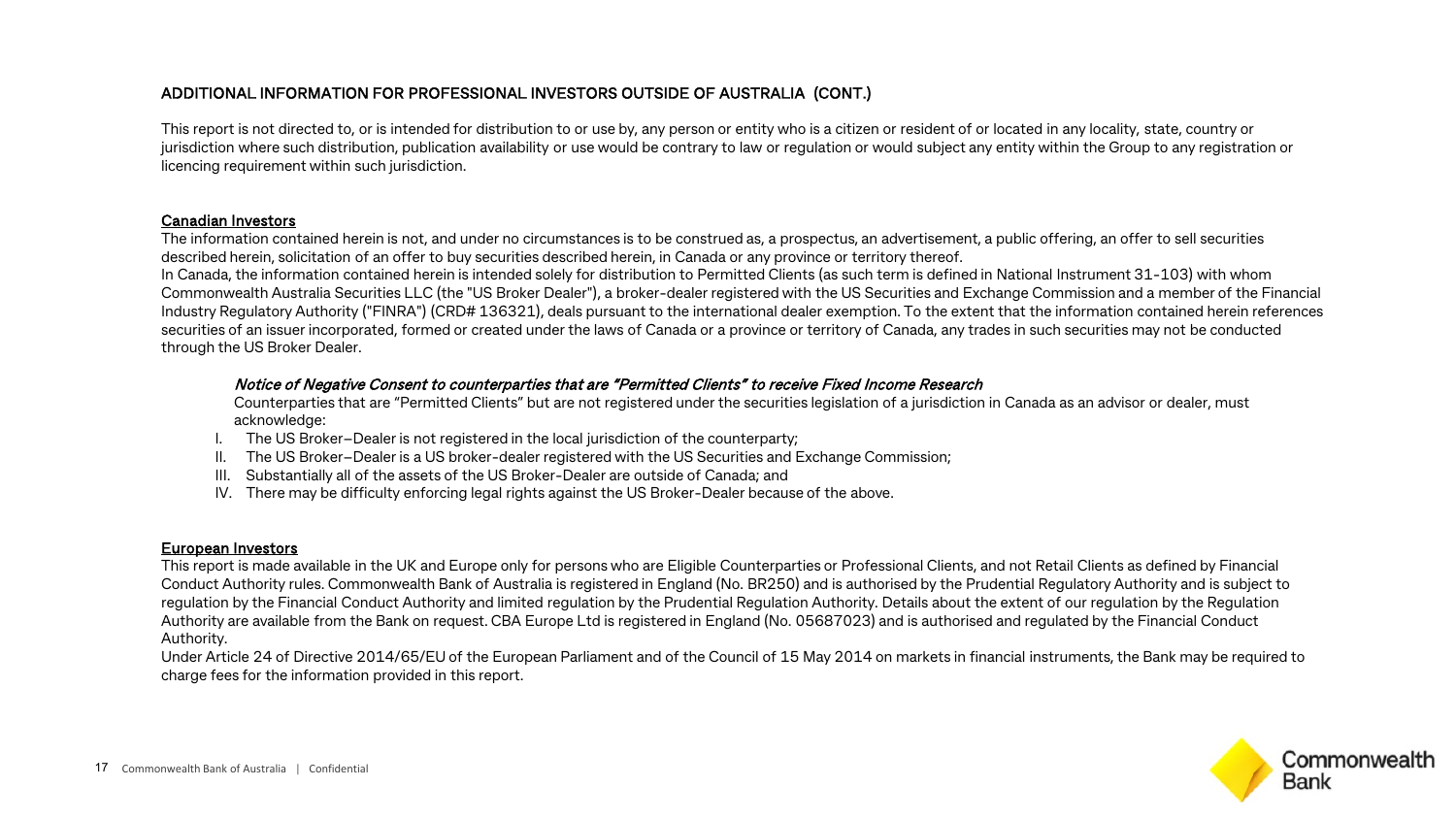#### Hong Kong Investors

The contents of this report have not been reviewed by any regulatory authority in Hong Kong. This report has been approved for distribution in Hong Kong by the Commonwealth Bank of Australia, Hong Kong branch office, which is a registered institution with the Hong Kong Monetary Authority to carry out Type 1 (Dealing in securities) and Type 4 (Advising on securities) regulated activities under the Securities & Futures Ordinance.

You are advised to exercise caution in relation to the report. If you are in any doubt about any of the contents of this report, you should obtain independent professional advice. This report is only being made available to persons who are:-

- i. 'Professional Investors' as defined in the Securities and Futures Ordinance (cap 571) of Hong Kong; or
- ii. to whom an offer of securities may be made in Hong Kong without the need for a prospectus under section 2 and the Seventeenth Schedule of the Companies Ordinance (Cap. 32 of the Laws of Hong Kong) ("Companies Ordinance") pursuant to the exemptions for offers in respect of which the minimum consideration payable by any person is not less than HK\$500,000 or its equivalent in another currency.

Neither this report nor any part of it is, and under no circumstances are they to be construed as, a prospectus (as defined in the Companies Ordinance) or an advertisement of securities in Hong Kong. The securities referred to in the report have not been, nor will they be, qualified for sale to the public under applicable Hong Kong securities laws except on a basis that is exempt from the prospectus requirements of those securities laws.

#### Japanese Investors

This report is made available only for institutional customers. Commonwealth Bank of Australia, Tokyo Branch is a licensed banking business authorised by Japan Financial Services Agency.

#### Korean Investors

The Bank is not licenced to engage in a financial investment business in Korea and nothing in this report shall constitute a recommendation of, offer to sell or marketing of any financial investment product in Korea and is provided to the addressee at its request.

#### Malaysian Investors

This report is intended only for the addressee and is provided to the addressee at its request. This report is not to be distributed or circulated to the public nor should copies of this report be made or distributed or circulated, nor should information in this report be used in any way or quoted or published in any publication or in the media. The information contained in this report should not be considered a constituting investment advice or a proposal to make available, or to offer for subscription or purchase, or an invitation to apply or subscribe for or purchase any security or enter into any derivative described herein. The addressee must inform themselves about, seek appropriate advice regarding, and observe any restrictions or prohibitions imposed under the relevant laws of Malaysia.

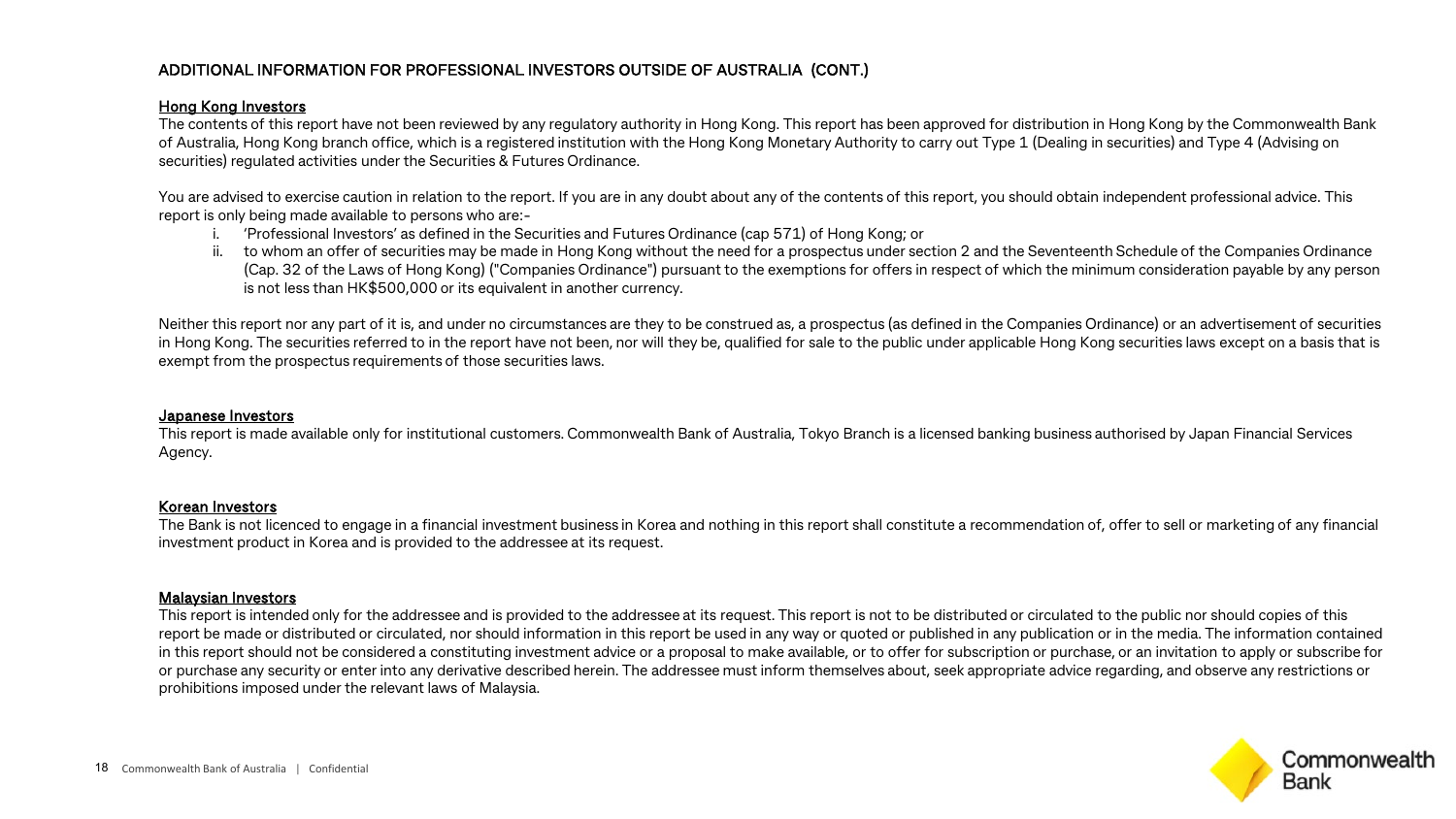#### New Zealand Investors

The information contained in this report is made available in New Zealand only for persons who are wholesale investors as defined in the Financial Markets Conduct Act 2013 (New Zealand).

#### People's Republic of China Investors

This report is not an offer to buy or sell financial products or services, nor the solicitation of any offer to buy or sell financial products or services. The financial products referenced in this material may not be offered or sold to any person in the People's Republic of China ("PRC") for the purpose of this report, excluding Hong Kong Special Administrative Region, Macau Special Administrative Region and Taiwan) to whom it is unlawful to make the offer or solicitation. Such products are not and will not be registered with, authorised by, nor approved by any PRC authorities. It shall be the sole responsibility of the recipient of this report to verify his/her eligibility to get access to this report, to purchase any financial products, to obtain any required approval, quota and/or registration and to comply with all applicable regulatory requirements under all applicable legal or regulatory regimes. This report is for intended recipients only and may not be forwarded or presented to any other persons without the prior consent of the Bank.

#### Taiwanese Investors

The Bank is not licensed to engage in a security or financial services business in Taiwan and nothing in this report shall constitute a recommendation of, offer to sell or marketing of any investment product within Taiwan.

#### Thailand Investors

This report is only available to institutional investors.

#### Singaporean Investors

The information in this report is made available only for persons who are Accredited Investors or are Expert Investors as defined in the Securities and Futures Act (Singapore). If you are an Accredited Investor or Expert Investor as defined in Regulation 2(1) of the Financial Advisers Regulations ("FAR"), the Bank is obliged to disclose to you that in the provision of any financial advisory services to you, we are exempted under Regulations 28, 34 and 35 of the FAR from complying with the business conduct provisions of sections 26 (False or misleading statements by licensed financial advisers), 27 (Recommendations by licensees), 29 (Obligation to furnish information) and 36 (Disclosure of interests in securities) of the Financial Advisers Act.